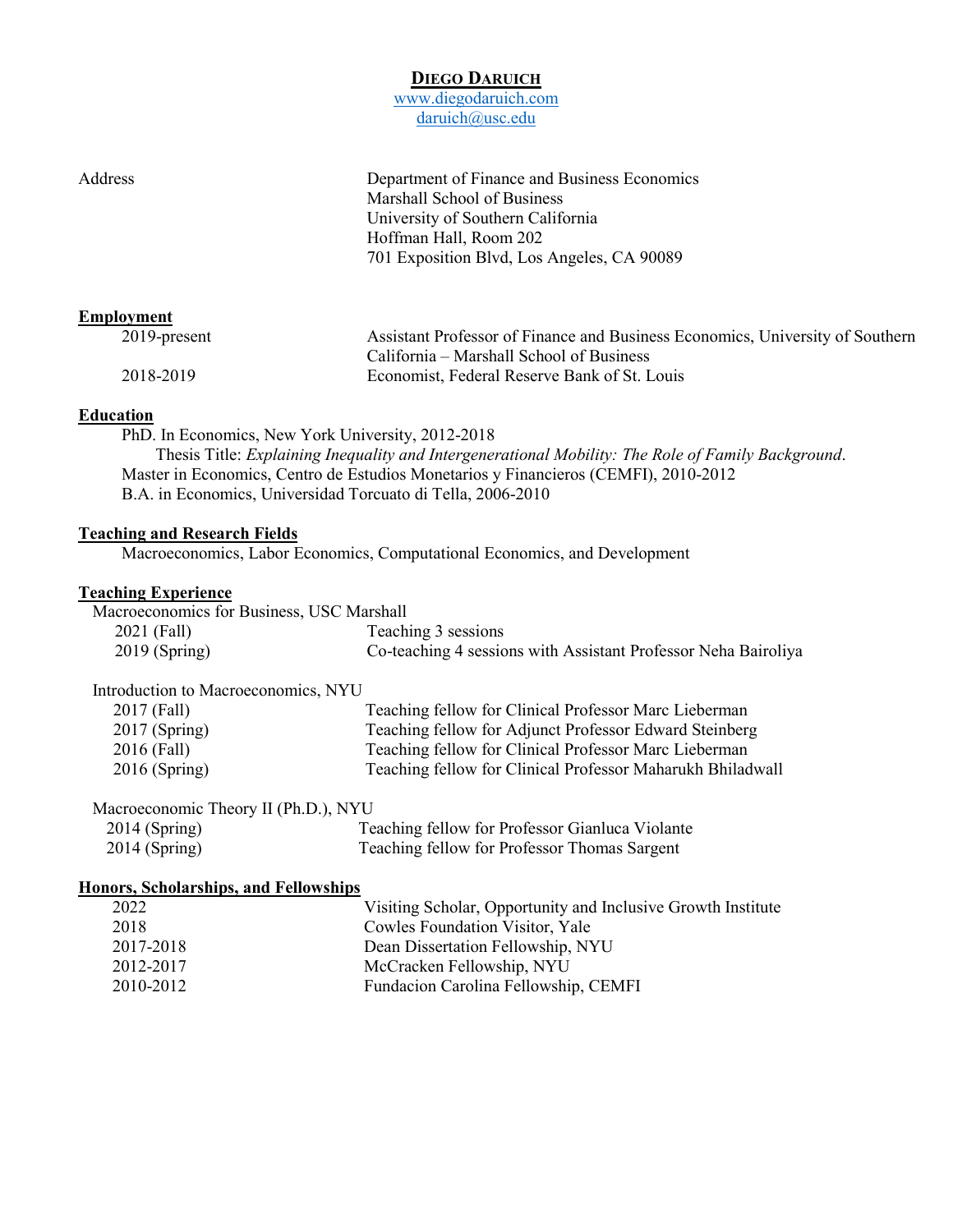# **Research Experience and Other Academic Activities**

# **Conferences and Seminars Presentations**

| Confei ences and semmals I resentations |                                                              |
|-----------------------------------------|--------------------------------------------------------------|
| 2021                                    | Columbia Junior Micro Macro Labor Conference, CAF, Virginia  |
|                                         | Commonwealth University, WEAI, SED, USC, Stanford Institute  |
|                                         | for Theoretical Economics (SITE), William and Mary,          |
|                                         | <b>UC</b> Riverside                                          |
| 2020                                    | Barcelona GSE Summer Forum (Children's Health, Well-Being    |
|                                         | and Human Capital Accumulation + Income Dynamics and the     |
|                                         | Family), USC, University of Tokyo                            |
| 2019                                    | California Macroeconomics Conference, University of Houston, |
|                                         | FRB of Atlanta, Arizona State University, FRB of St. Louis   |
| 2018                                    | Virginia, Wisconsin-Madison, Northwestern, CEMFI, World      |
|                                         | Bank, Maryland, UCSD, USC-Marshall, Toronto-Rotman,          |
|                                         | Rochester, NBER Summer Institute, Toronto, Queen's,          |
|                                         | Families and the Macroeconomy Conference, Yale, RIDGE,       |
|                                         | <b>UTDT</b> Annual Conference                                |
| 2017                                    | NASM of the Econometric Society, SED, Federal Reserve Board, |
|                                         | FRB of St. Louis, FRB of Minneapolis                         |
| 2016                                    | <b>SED</b>                                                   |
| 2015                                    | ECINEQ, EEA, Midwest Macro                                   |
|                                         |                                                              |
| <b>Coordination Activities</b>          |                                                              |
| 2020-present                            | USC Marshall, Macro Seminar co-organizer                     |
| 2019-2020                               | USC Marshall, Macro Brown Bag co-organizer                   |
| 2015-2017                               | NYU, Organizer of Macro Student Lunch Seminar                |

### **Research Assistant**

| 2017      | NYU, Research Assistant for Professor Gianluca Violante |
|-----------|---------------------------------------------------------|
| 2014-2015 | NYU, Research Assistant for Professor William Easterly  |
| 2014-2015 | NYU Stern, Research Assistant for Professor Mervyn King |

#### **Summer Schools**

2015 Summer School on Socioeconomic Inequality

# **Referee**

American Economic Journal: Macro, American Economic Review, Econometrica, Economic Journal, International Economic Review, Journal of Development Economics, Journal of Economic Dynamics and Control, Journal of Political Economy, Journal of Public Economics, National Science Foundation, Quantitative Economics, Review of Economic Dynamics, Review of Economics of the Household, World Bank Economic Review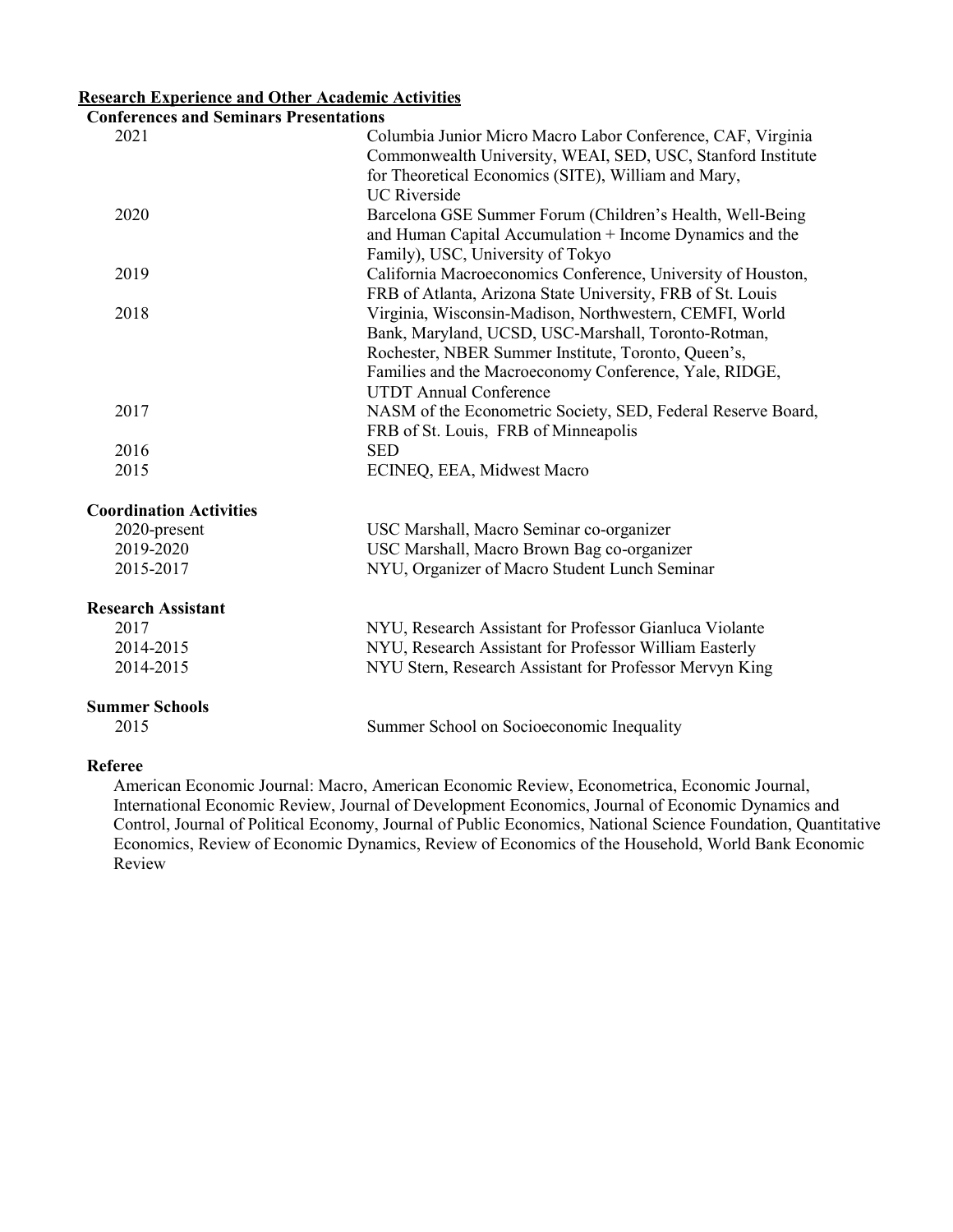# **Publications**

# *Explaining Intergenerational Mobility: The Role of Fertility and Family Transfers*

With Julian Kozlowski. *Review of Economic Dynamics (2020).*

Poor families have more children and transfer less resources to them. This suggests that family decisions about fertility and transfers dampen intergenerational mobility. To evaluate the quantitative importance of this mechanism, we extend the standard heterogeneous-agent life-cycle model with earnings risk and credit constraints to allow for endogenous fertility, family transfers, and education. The model, estimated to the US in the 2000s, implies that a counterfactual flat income-fertility profile would-- through the equalization of initial conditions---increase intergenerational mobility by 7%. The impact of a counterfactual constant transfer per child is twice as large.

*-----------------------*

**Awards:** Best Third Year Paper (NYU), LISER prize for research on inequality

# *The Surprising Instability of Export Specializations*

With William Easterly and Ariell Reshef. *Journal of Development Economics (2019).*

We study the instability of hyper-specialization of exports. We have two main findings. (1) Specializations are surprisingly unstable: Export ranks are not persistent, and new top products and destinations replace old ones. Measurement error is unlikely to be the main or only determinant of this pattern. (2) Source-country factors are not the main explanation of this instability: Only 20% of the variation in export growth can be explained by variation in comparative advantage (source-by-product factors), while another 20% of the variation in export growth can be explained by variation in bilateral (source-by-destination) factors. The high share of product, destination, and product-by-destination factors, diminishes the emphasis on the nations where the exports originate. The high share of idiosyncratic variance (residual at the source-product-destination level of variation) of about 30%, also indicates the difficulty to predict export success using source country characteristics. These findings suggest that export performance depends, to a greater extent than previously appreciated, on forces that are outside the realm of national export promotion and industrial policies.

**In the media:** [VOX](http://voxeu.org/article/surprising-prevalence-surprises-export-specialisation)

# **Working Papers**

#### *The Macroeconomic Consequences of Early Childhood Development Policies R&R at Journal of Political Economy.*

To study long-run large-scale early childhood policies, this paper incorporates early childhood investments into a standard general-equilibrium (GE) heterogeneous-agent overlapping-generations model. After estimating it using US data, we show that an RCT evaluation of a short-run small-scale early childhood program in the model predicts effects on children's education and income that are similar to the empirical evidence. A long-run large-scale program, however, yields twice as large welfare gains, even after considering GE and taxation effects. Key to this difference is that investing in a child not only improves her skills but also creates a better parent for the next generation.

*-----------------------*

**In the media:** [New York Times](https://www.nytimes.com/2021/06/23/opinion/education-poverty-intervention.html?smid=url-share)

*The Effects of Partial Employment Protection Reforms: Evidence from Italy* With Sabrina Di Addario and Raffaele Saggio. *R&R at Review of Economic Studies.*

We combine matched employer-employee data with firms' financial records to study a 2001 Italian reform that lifted constraints on the employment of temporary contract workers while maintaining rigid employment protection regulations for employees hired under permanent employment contracts. Exploiting the staggered implementation of the reform across different collective bargaining agreements, we find that this policy change led to an increase in the share of temporary contracts but failed to raise employment significantly. The reform had both winners and losers. Firms are the main winners as the reform was successful in decreasing labor costs, leading to higher profits. By contrast, young workers are the main losers since their earnings were substantially depressed following the policy change. Rent-sharing estimates show that workers on a temporary contract receive only two-thirds of the rents shared by firms with workers hired under a permanent contract, helping to explain most of the firms' labor costs and workers' earnings reductions caused by the reform.